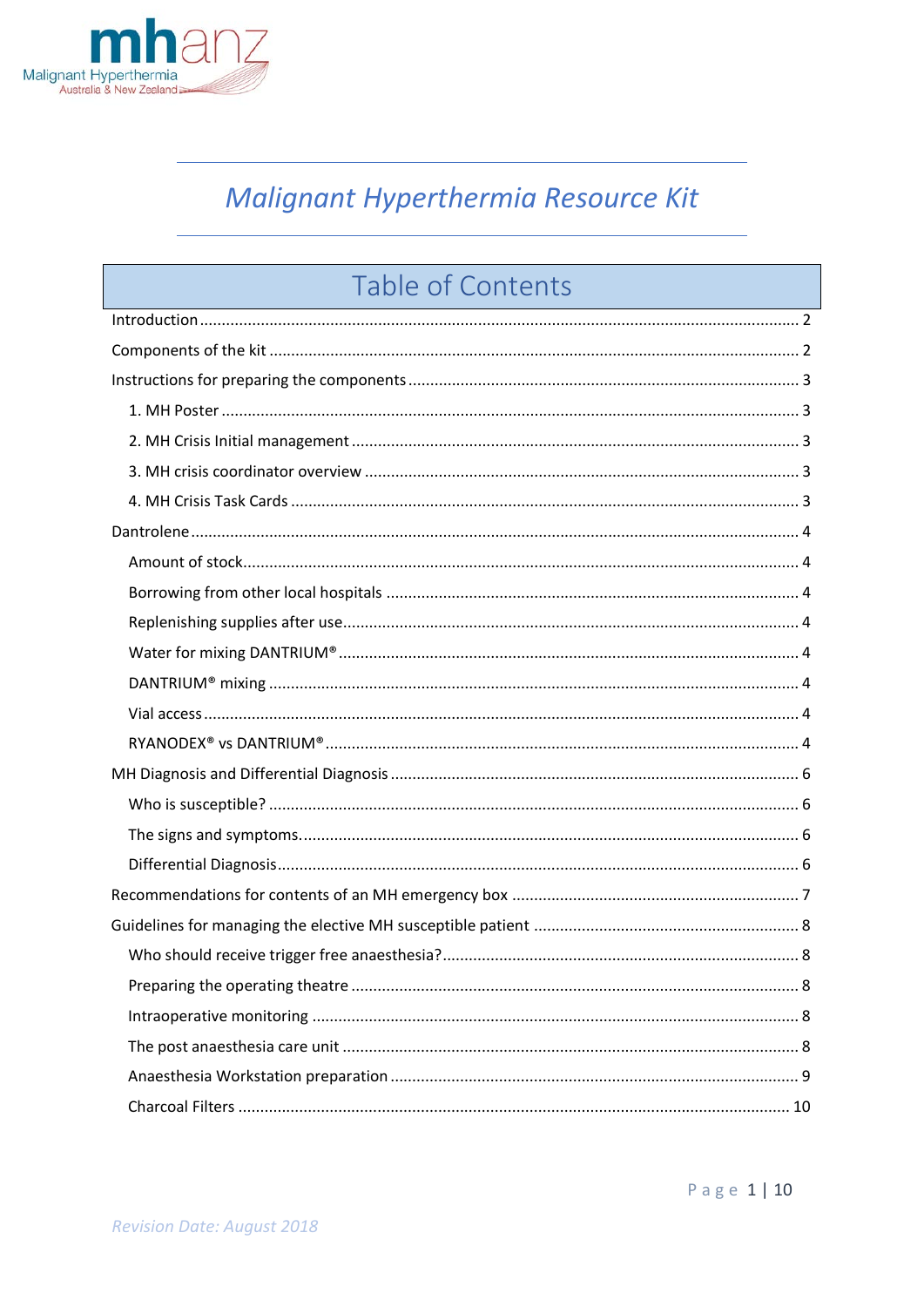

## *Introduction*

<span id="page-1-0"></span>Malignant Hyperthermia (MH) is a rare pharmacogenetic disorder. MH reactions are potentially fatal if prompt appropriate treatment is not instituted.

MHANZ (the author of this resource kit) is a group of experts who are involved in malignant hyperthermia testing and research.

The recommendations in this kit are sourced from available evidence, guidelines developed by other groups, simulation testing and accumulated data from MH episodes. In some cases, the recommendations represent refined version of pre-existing documents. MHANZ acknowledges the Southern Health Simulation Centre (Victoria, Australia) and the staff of Palmerston North Hospital (New Zealand) for their contribution to the final package.

An MH crisis is rare. Many anaesthetists will not experience one in their practicing career. There are many high priority tasks that must be attended to simultaneously. The complex coordination required combined with the rarity of an MH crisis and the rapidity of response needed are the reasons for the kit development.

## *Components of the resource kit*

- <span id="page-1-1"></span>MH Poster – "MH – You've only got a few minutes"
- MH Crisis Initial management
- MH Crisis coordinators overview

MH Crisis task cards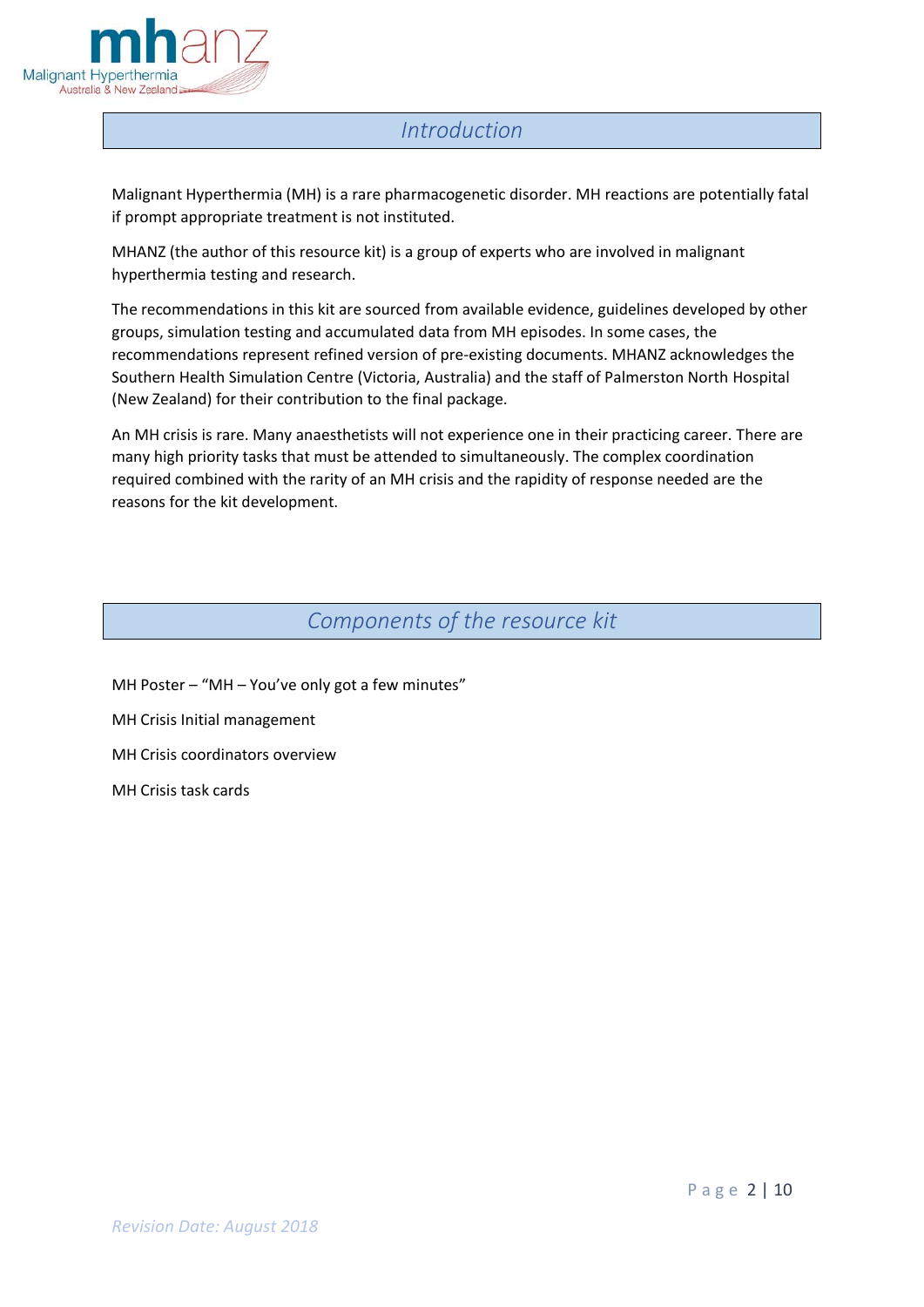

## *Instructions for preparing the components*

## <span id="page-2-1"></span><span id="page-2-0"></span>1. MH Poster

Print out the MH poster on A3, laminate and place in strategic places in each operating location

## <span id="page-2-2"></span>2. MH Crisis Initial management

**MH Crisis Initial Management** is a page that should be printed, laminated and attached to each anaesthetic machine. This card will assist an anaesthetist in MH crisis diagnosis and initial management while the MH box and extra staff are being mobilised.

## <span id="page-2-3"></span>3. MH crisis coordinator overview

The **coordinator overview** page should be printed A4 size in colour and laminated.

## <span id="page-2-4"></span>4. MH Crisis Task Cards

The task cards are intended as way to delegate the multiple high priority tasks to available staff. The cards carry simple instructions and are designed for distribution both to staff who may not be familiar with MH crisis management and to skilled clinicians. The cards should be kept with the supply of dantrolene (see contents of an MH emergency box) and distributed by the coordinating anaesthetist to the most appropriate staff members

The printable cards represent a basic template for the management of MH crisis tasks. MHANZ recommends that they are printed and prepared with institutional specifics including locations of dantrolene and other emergency supplies and phone numbers. MHANZ actively encourages hospitals to modify the contents of the cards to suit local needs.

There are seven (7) cards to be printed as A6 and laminated. Holes punched and a suitable neck lanyard is recommended so that cards are easily read, roles are recognised and cards are not misplaced in a crisis. The cards are colour coded so printing in colour is highly desirable.

- **1 Anaesthetist 1: resuscitation**
- **2 Dantrolene (recommended to print 3 of these) or ryanodex (if it is stocked in your institution)**
- **3 Anaesthetic assistant**
- **4 Anaesthetist 2: lines and investigations**
- **5 Cooling**
- **6 Surgical Team**
- **7 Logistics**



The poster, cards, coordinators overview and MH crisis initial management pages are available for download from [www.malignanthyperthermia.org.au](http://www.malignanthyperthermia.org.au/)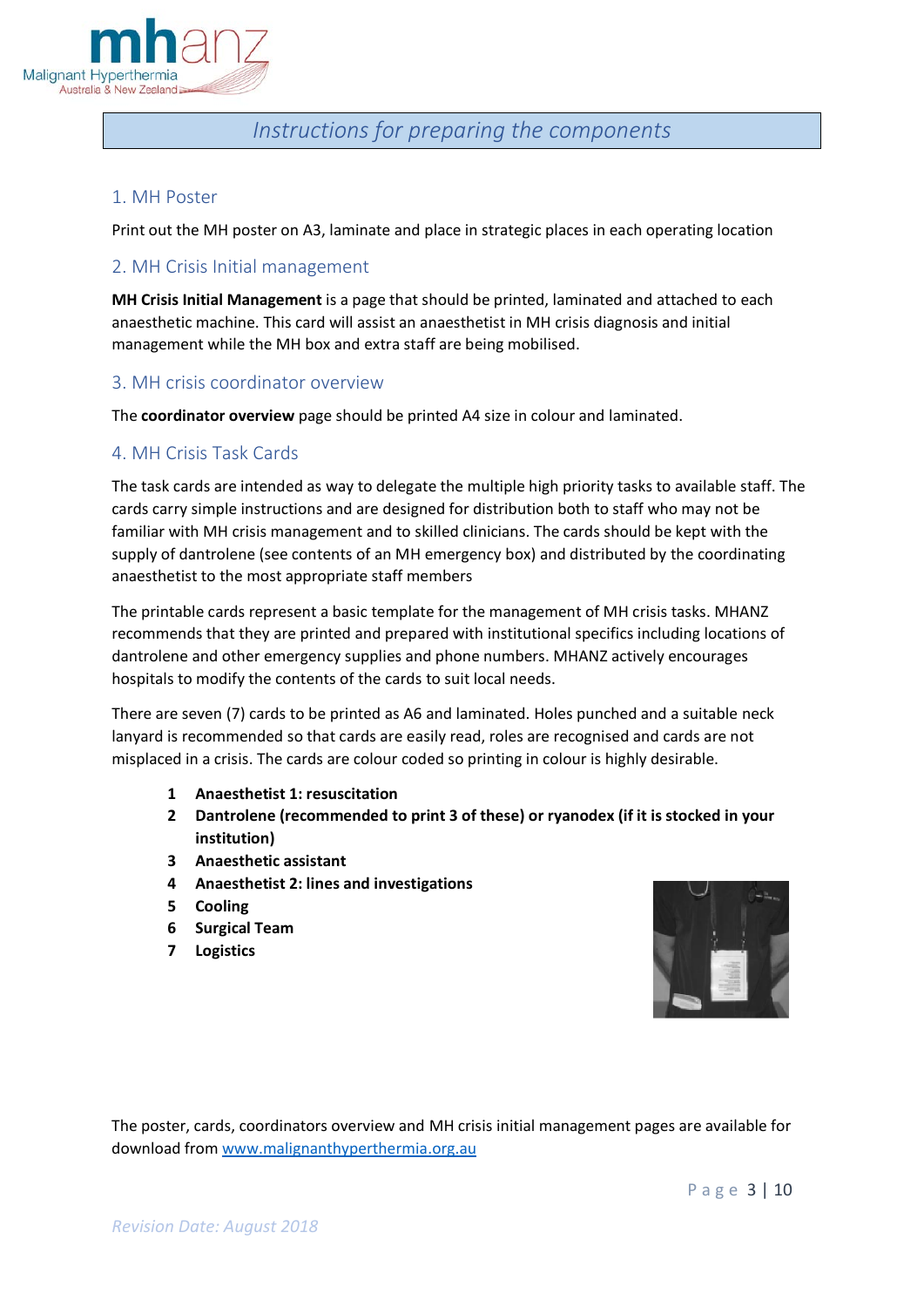

## *Dantrolene*

#### <span id="page-3-1"></span><span id="page-3-0"></span>Amount of stock

MHANZ recommends that a minimum of 24 (20 mg) vials of **DANTRIUM®** or 2 (250 mg) vials of **RYANODEX** ®are held in any anaesthetising location where triggering anaesthesia is performed. Larger or remote hospitals should carry at least 36 vials as access to further stocks in an MH crisis may be very limited.

## <span id="page-3-2"></span>Borrowing from other local hospitals

MHANZ does not recommend reliance on dantrolene stocks from other hospitals for initial crisis management. Early and appropriate doses of dantrolene result in lowest morbidity and mortality. Dosing interval is every 10-15 minutes until signs of metabolism are normalised.

## <span id="page-3-3"></span>Replenishing supplies after use

Each hospital should consider where additional dantrolene for acute management or replacement will be obtained (recurrence of an MH crisis occurs in up to 25% of patients during the first 24 hours).

## <span id="page-3-4"></span>Water for mixing DANTRIUM®

It is extremely important that sterile water used for reconstituting dantrolene is not mistakenly infused into the patient. Suggestions to reduce the risk of this life-threatening error include:

- Use of 100 ml water for injections plastic bottles
- Additional labelling of sterile water bags (if 100 ml bottles are not available) in the MH box as "NOT for intravenous infusion"

## <span id="page-3-5"></span>DANTRIUM® mixing

Mixing dantrolene can be time consuming and rapid administration is critical. As many as 36 vials may be required in the acute treatment of a large adult. It may be worth familiarising staff with dantrolene reconstitution utilising expired stock. Assignment of more than one staff member to the task of mixing may be appropriate if all the other tasks are being managed. This is why 3 dantrolene task cards are printed.

#### <span id="page-3-6"></span>Vial access

Dantrolene reconstitution is ideally performed with a short, wide vial access needle. The *BAXA TWO-FER 16- gauge short needle* or the *BRAUN MICRO PIN (MP2000)* are 2 options tested by MHANZ.

## <span id="page-3-7"></span>RYANODEX® vs DANTRIUM®

Ryanodex® is dantrolene presented as sterile 250 mg lyophilised powder. Mix Ryanodex**®** with 5 ml of sterile water for injection to obtain a solution with a concentration of 50 mg/ml

At the time of publication, RYANODEX® was only approved for use in Australia and New Zealand on a TGA exemption when there was a shortage of DANTRIUM®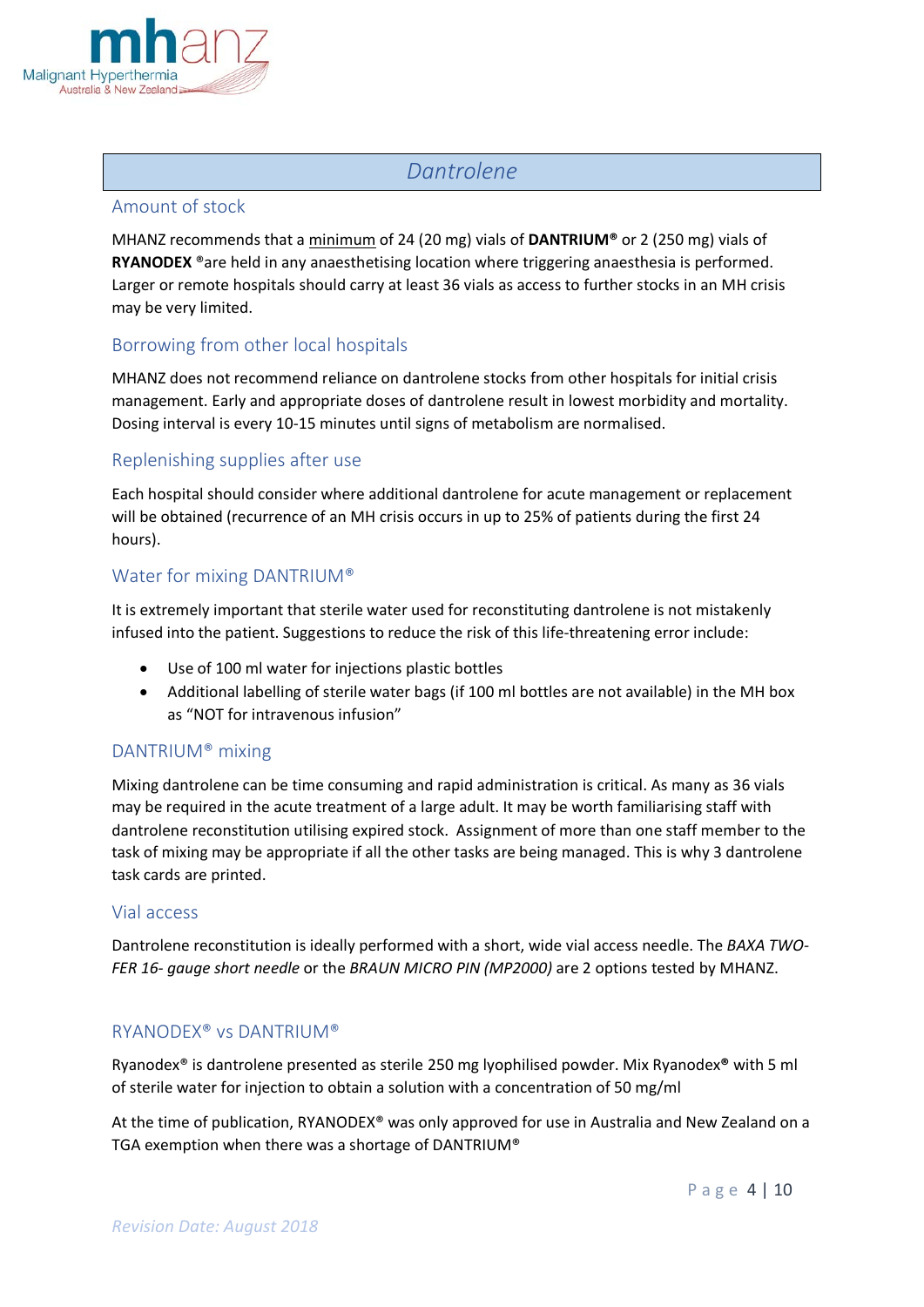

The following table outlines the differences in preparations of dantrolene in the event that RYANODEX is the preparation that is available.

| Product                                       | <b>RYANODEX®</b>                                                                                                                       | <b>DANTRIUM®</b>                                                                                                                            |  |
|-----------------------------------------------|----------------------------------------------------------------------------------------------------------------------------------------|---------------------------------------------------------------------------------------------------------------------------------------------|--|
| characteristic                                |                                                                                                                                        |                                                                                                                                             |  |
| Presentation                                  | Sterile 250 mg lyophilised<br>powder, 20 mL vial injectable<br>suspension for IV use                                                   | Sterile 20 mg lyophilised<br>powder, 65 ml vial for IV use                                                                                  |  |
| Formulation                                   | Active: 250 mg dantrolene<br>sodium; Inactive: 125 mg<br>mannitol, 25 mg polysorbate 80,<br>4 mg povidone K12, NaOH, HCl.              | Active: 20 mg dantrolene<br>sodium; Inactive 3 g mannitol,<br><b>NaOH</b>                                                                   |  |
| Dosing                                        | Dose 2.5 mg/kg - MHANZ,<br>MHAUS* recommendation                                                                                       | Dose 2.5 mg/kg - MHANZ,<br>MHAUS* recommendation                                                                                            |  |
| Reconstitution/<br>Administration             | Mix with 5 mL WFI**; produces<br>orange coloured suspension. For<br>Intravenous push. Final<br>concentration = 50 mg/mL, $pH$<br>10.3. | Mix with 60 mL WFI. Shake<br>until solution is clear.<br>Continuous rapid Intravenous<br>push. Final concentration ~<br>0.33 mg/mL, pH 9.5. |  |
| Warning/<br>Precautions/<br>Contraindications | Similar. Check full Product<br>Information before prescribing.                                                                         | Similar. Check full Product<br>Information before prescribing                                                                               |  |
| Storage/<br>Handling                          | Use within 6 hrs $@$ 20C - 25C,<br>Protect from light                                                                                  | Protect from light, use within<br>6 hrs @ 15C-25C                                                                                           |  |

\*MHAUS – Malignant Hyperthermia Association of the United States

\*\* WFI – water for injection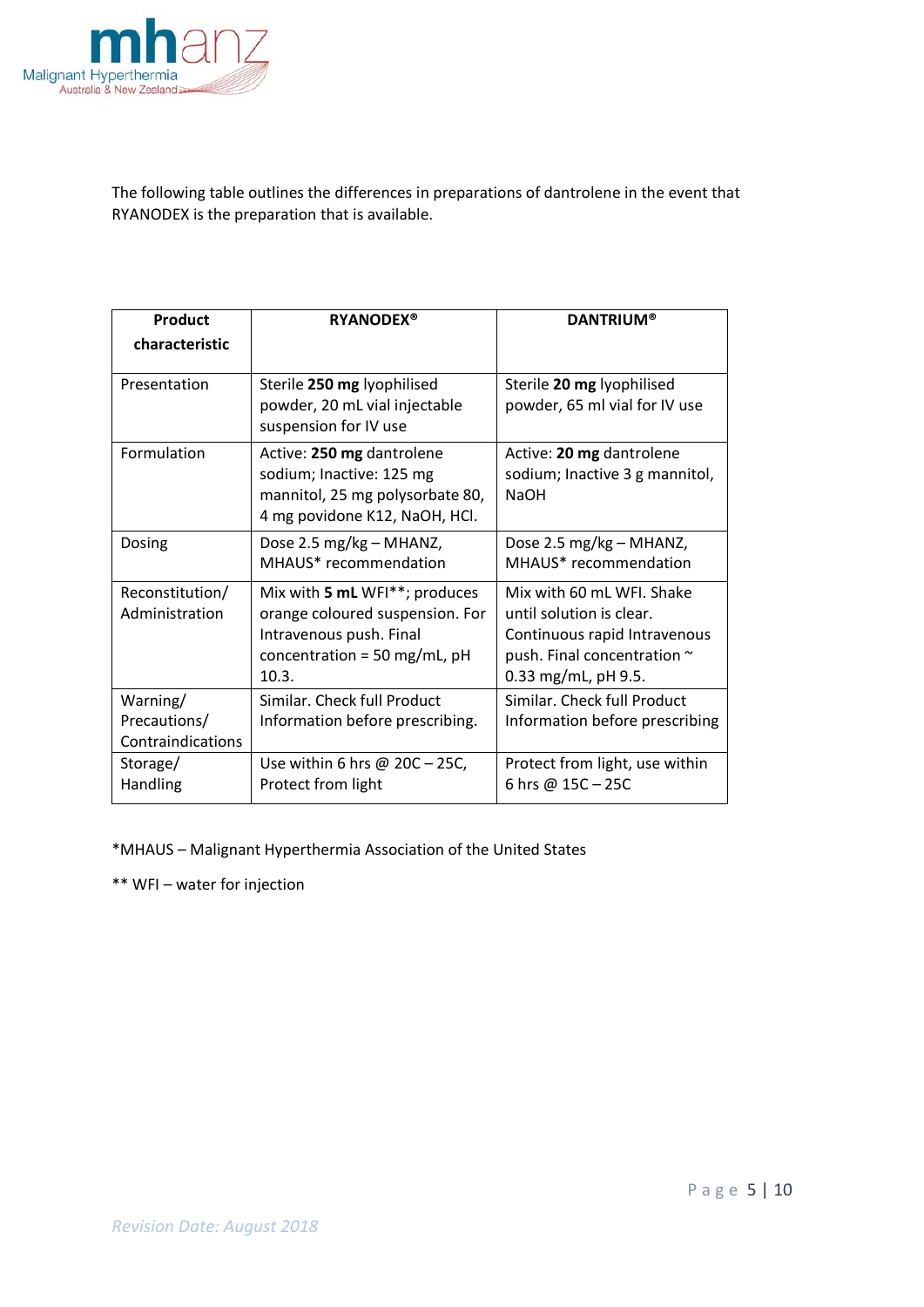

## *MH Diagnosis and Differential Diagnosis*

## <span id="page-5-1"></span><span id="page-5-0"></span>Who is susceptible?

MH may occur in any patient given triggering agents, including patients who have previously had uneventful general anaesthesia.

## <span id="page-5-2"></span>The signs and symptoms

**Not all** of these need to be present to initiate treatment and **not all** occur in this order

**Early** 

Prolonged masseter spasm Inappropriately raised end tidal carbon dioxide Inappropriate tachypnoea during spontaneous ventilation Inappropriate tachycardia Cardiac arrhythmias – particularly ventricular ectopic beats

#### Developing

Rapid rise in temperature (0.5<sup>o</sup>C per 15 minutes) Progressive respiratory and later metabolic acidosis Hyperkalaemia Profuse sweating Cardiovascular instability Decreased oxygen saturation Skin mottling Generalised muscular rigidity unresponsive to non-depolarising muscle relaxant

#### Late

Cola coloured urine (myoglobinuria) Generalised muscle aches (awake patient) Grossly raised serum Creatinine Kinase (CK) Coagulopathy Cardiac Arrest

## <span id="page-5-3"></span>Differential Diagnosis

Inadequate anaesthesia/ machine malfunction Sepsis or infection Thyroid Storm Serotonin Syndrome Recreational drug use (amphetamines) Neuroleptic malignant syndrome Intracerebral infection or haemorrhage Inadvertent overheating

## **An arterial blood gas is the single most useful investigation to perform**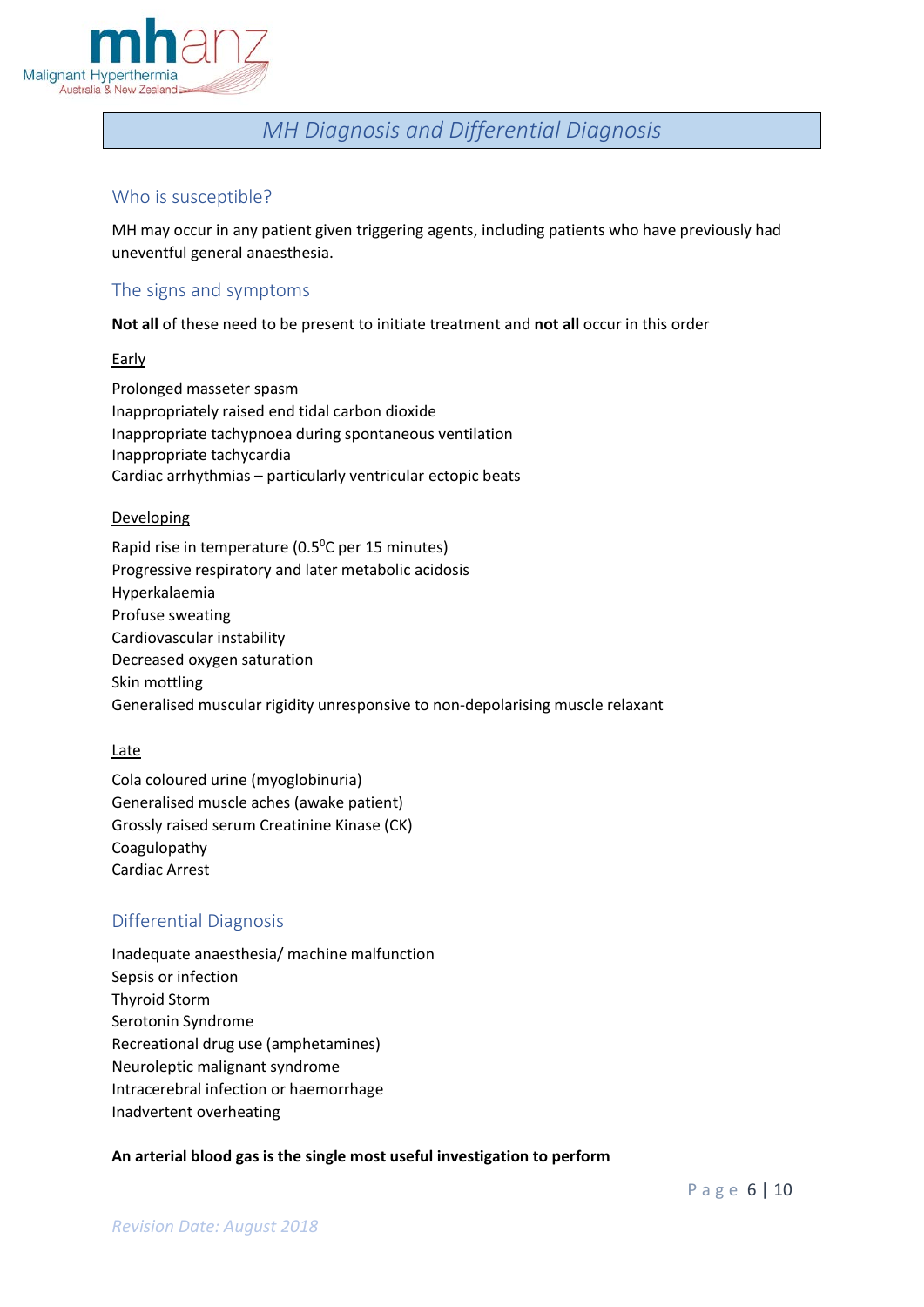

<span id="page-6-0"></span>*Recommendations for contents of an MH emergency box*

Mobility and accessibility are important considerations for the type of container used. A 50 litre Esky/Chilly Bin on wheels is one suggestion.

Suggested contents:

#### Dantrolene

At least 24 vials of Dantrium ® (20 mg per vial) Sterile water for injection – either 100 ml bottles or, if larger bags are used these need to be clearly labelled as "not for intravenous infusion" Drawing up needles (see vial access – page 4) 60 ml syringes (5-10) Or At least 2 vials of Ryanodex ® (250 mg per vial)

Include local information on where to source additional dantrolene including contact details

#### Drugs

8.4% sodium bicarbonate (1 mmol/ml) 50% dextrose 50 ml Lignocaine 1% Amiodarone 300 mg

#### Cold Box (in fridge)

2 litres Saline for IV use Actrapid insulin

#### Pathology collection tubes with prewritten requests (if appropriate) for:

Haematology Coagulation profile Electrolytes, creatinine, urea, creatinine kinase (CK) Blood cross match Blood gases Urine myoglobin (urine sample pot)

#### Task Cards

As described in the Resource Kit instructions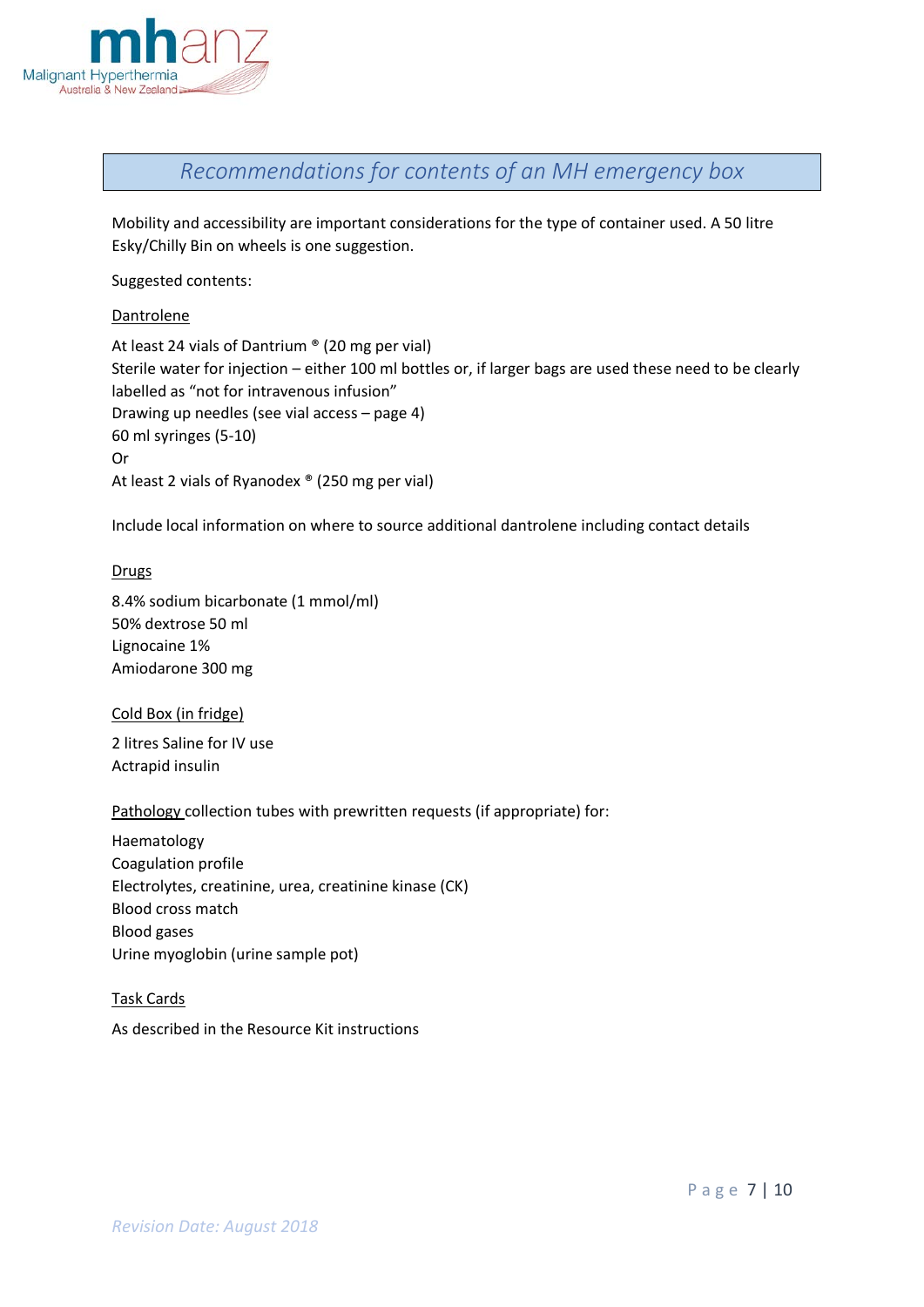

<span id="page-7-0"></span>*Guidelines for managing the elective MH susceptible patient*

## <span id="page-7-1"></span>Who should receive trigger free anaesthesia?

Patients with one of the following should be treated as susceptible

- 1. Previous malignant hyperthermia reaction
- 2. Positive in vitro contracture test (IVCT) from muscle biopsy designated MHShc, MHSh or MHSc
- 3. Positive genetic test for MH
- 4. If an IVCT has not been done and the patient has a relative with a positive IVCT or suspected clinical reaction
- 5. Patient has a negative genetic test for MH (but has not yet had a confirmatory IVCT)

Patients in whom it is not necessary to treat as susceptible

- 1. Patient has had a negative in vitro contracture test
- 2. Patient's parent (from the MH susceptible side of the family) has had a negative IVCT and there is no evidence of MH in the other parents' family.

## <span id="page-7-2"></span>Preparing the operating theatre

Prepare the anaesthesia workstation (see below)

Add "Susceptible to Malignant Hyperthermia" to the surgical safety checklist and make all personnel aware of the precautions required

Remove volatile anaesthetic cassettes or canisters from the workstation

Remove suxamethonium from the specific operating room anaesthetic drug trolley

#### <span id="page-7-3"></span>Intraoperative monitoring

Standard ANZCA intraoperative monitoring with temperature monitoring

## <span id="page-7-4"></span>The post anaesthesia care unit

Patients susceptible to MH may be managed in the normal post anaesthetic care unit and do not need to be isolated from other post-operative patients. Volatile anaesthetic levels in parts per million safe for occupational exposure are also safe for susceptible patients.

Standard post-operative monitoring as per ANZCA guidelines including standard PACU discharge criteria is appropriate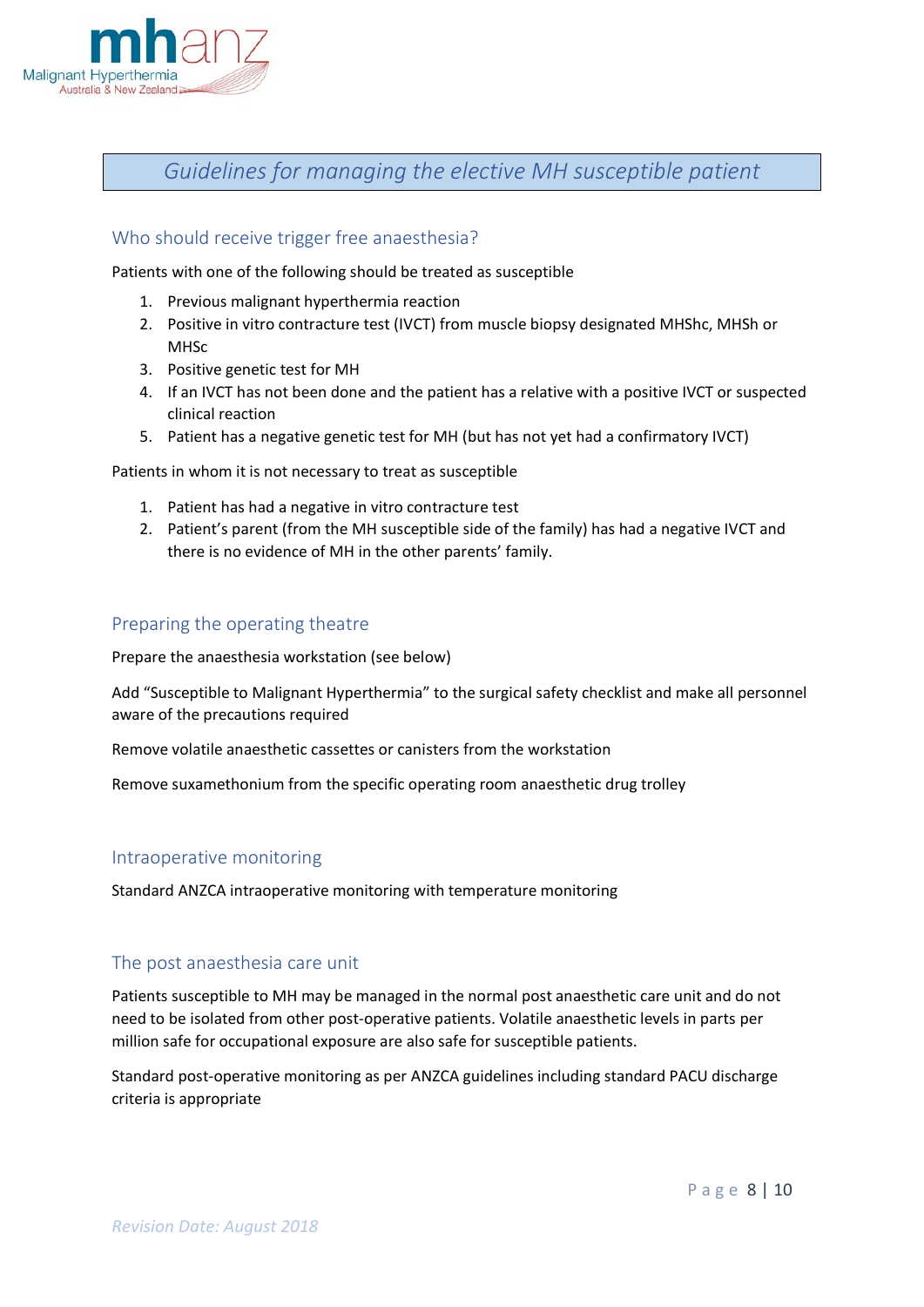

## <span id="page-8-0"></span>Anaesthesia Workstation preparation

Different workstations require different preparation depending on their internal components. The table below summarises some workstations where flushing times to safe levels of volatile agent have been determined. If your workstation is not listed, contact the manufacturer for appropriate flushing times.

Many anaesthesia workstations contain silicone parts that can retain small amounts of volatile agent. Maintenance of high fresh gas flows for the duration of a trigger free anaesthetic will minimise the chance of significant concentrations of volatile agent reaching the patient.

| <b>Workstation</b>                    | <b>Fresh gas Flow</b><br>(FGF) for<br>flushing (litres<br>per minute) | <b>Numbers</b><br>of minutes<br>to flush | <b>Maintainence</b><br><b>FGF during</b><br>case (litres per<br>minute) | <b>Components</b><br>to change | <b>Other instuctions</b>                                                                                                                                            | <b>Reference article</b>                                                                                                                                                                                                                                               |
|---------------------------------------|-----------------------------------------------------------------------|------------------------------------------|-------------------------------------------------------------------------|--------------------------------|---------------------------------------------------------------------------------------------------------------------------------------------------------------------|------------------------------------------------------------------------------------------------------------------------------------------------------------------------------------------------------------------------------------------------------------------------|
| <b>Ohmeda modulus 1</b>               | 10                                                                    | 5                                        |                                                                         | $\mathbf 2$<br>8               |                                                                                                                                                                     | Beebe JJ, Sessler DI: Preparation of anesthesia machines for<br>patients susceptible to malignant hyperthermia.<br>Anesthesiology 1988; 69:395-400                                                                                                                     |
| <b>Ohmeda modulus 2</b>               | 12                                                                    | 15                                       |                                                                         | change                         |                                                                                                                                                                     | McGraw TT, Keon TP: Malignant hyperthermia and the clean<br>machine. Can J Anaesth 1989; 36:530-2                                                                                                                                                                      |
| <b>Ohmeda Exel 210</b>                | 10                                                                    | $\overline{7}$                           |                                                                         | and                            |                                                                                                                                                                     | Prinzhausen H, Crawford MW, O'Rourke J, Petroz GC.<br>Preparation of the Drager Primus anesthetic machine for<br>malignant hyperthermia-susceptible patients. Can J Anaesth<br>2006: 53:885-90                                                                         |
| Datex/Ohmeda AS/3                     | 10                                                                    | 30                                       |                                                                         | <b>bag</b>                     |                                                                                                                                                                     | Schonell LH, Sims C, Bulsara M: Preparing a new generation<br>anaesthetic machine for patients susceptible to malignant<br>hyperthermia. Anaesth Intensive Care 2003; 31:58 - 62                                                                                       |
| <b>Narkomed GS</b>                    | 10                                                                    | 20                                       |                                                                         | replace reservoir              |                                                                                                                                                                     | Gunter JB, Ball J, Than-Win S. Preparation of the Drager<br>Fabius anesthesia machine for the malignant hyperthermia<br>susceptible patient. Anesth Analg 2008; 107:1936 - 45                                                                                          |
| <b>Drager Primus</b><br>(accelerated) | 10                                                                    | 5                                        | 10                                                                      |                                | replace ventilator diaphragm and<br>integrated breathing system with<br>autoclaved components, replace non<br>disposable ventilator tube with new<br>or autoclaved  | Crawford MW, Prinzhausen H, Petroz GC: Accelerating the<br>washout of inhalational anesthetics from the Drager Primus<br>anesthetic workstation: Effect of exchangeable internal<br>components.Anesthesiology 2007; 106:289-94                                         |
| <b>Drager Primus</b>                  | 10                                                                    | 70                                       | 10                                                                      | absorber<br>disposable tubing, |                                                                                                                                                                     | Prinzhausen H, Crawford MW, O'Rourke J, Petroz GC.<br>Preparation of the Drager Primus anesthetic machine for<br>malignant hyperthermia-susceptible patients. Can J Anaesth<br>2006; 53:885-90                                                                         |
| <b>Drager Fabius</b>                  | 10                                                                    | 36                                       | 10                                                                      |                                | replace ventilator diaphragm and<br>integrated breathing system with<br>autoclaved components, replace non-<br>disposable ventilator tube with new<br>or autoclaved | Shanahan, H. O'Donoghue, R. O'Kelly, P. Synnott, A. O'Rourke,<br>J. Preparation of the Drager Fabius CE and Drager Zeus<br>anaesthetic machines for patients susceptible to malignant<br>hyperthermia. European Journal of Anaesthesiology. 29(5):229-<br>34, 2012 May |
| <b>Drager Zeus</b>                    | 10                                                                    | 90                                       | 10                                                                      | remove vaporiser, replace      |                                                                                                                                                                     | Shanahan, H. O'Donoghue, R. O'Kelly, P. Synnott, A. O'Rourke,<br>J. Preparation of the Drager Fabius CE and Drager Zeus<br>anaesthetic machines for patients susceptible to malignant<br>hyperthermia. European Journal of Anaesthesiology. 29(5):229-<br>34, 2012 May |
| <b>Drager Fabius GS</b>               | 10                                                                    | 104                                      | 10                                                                      |                                |                                                                                                                                                                     | Whitty RJ, Wong GK, Petroz GC, Pehora C, Crawford MW:<br>Preparation of the Drager Fabius GS workstation for malignant<br>hyperthermia-susceptible patients. Can J Anaesth 2009;<br>56:497-501                                                                         |
| <b>Datex Ohmeda Aisys</b>             | 10                                                                    | 90                                       | 10                                                                      |                                |                                                                                                                                                                     | Jones, C. Bennett, K., Kim, T. W., Bulger T. F., Pollock, N.<br>Preparation of Datex-Ohmeda Aestiva® and Aisys® anaesthetic<br>machines for use in malignant hyperthermia susceptible<br>patients Anaesth Intensive Care 2012; 40: 490-497                             |